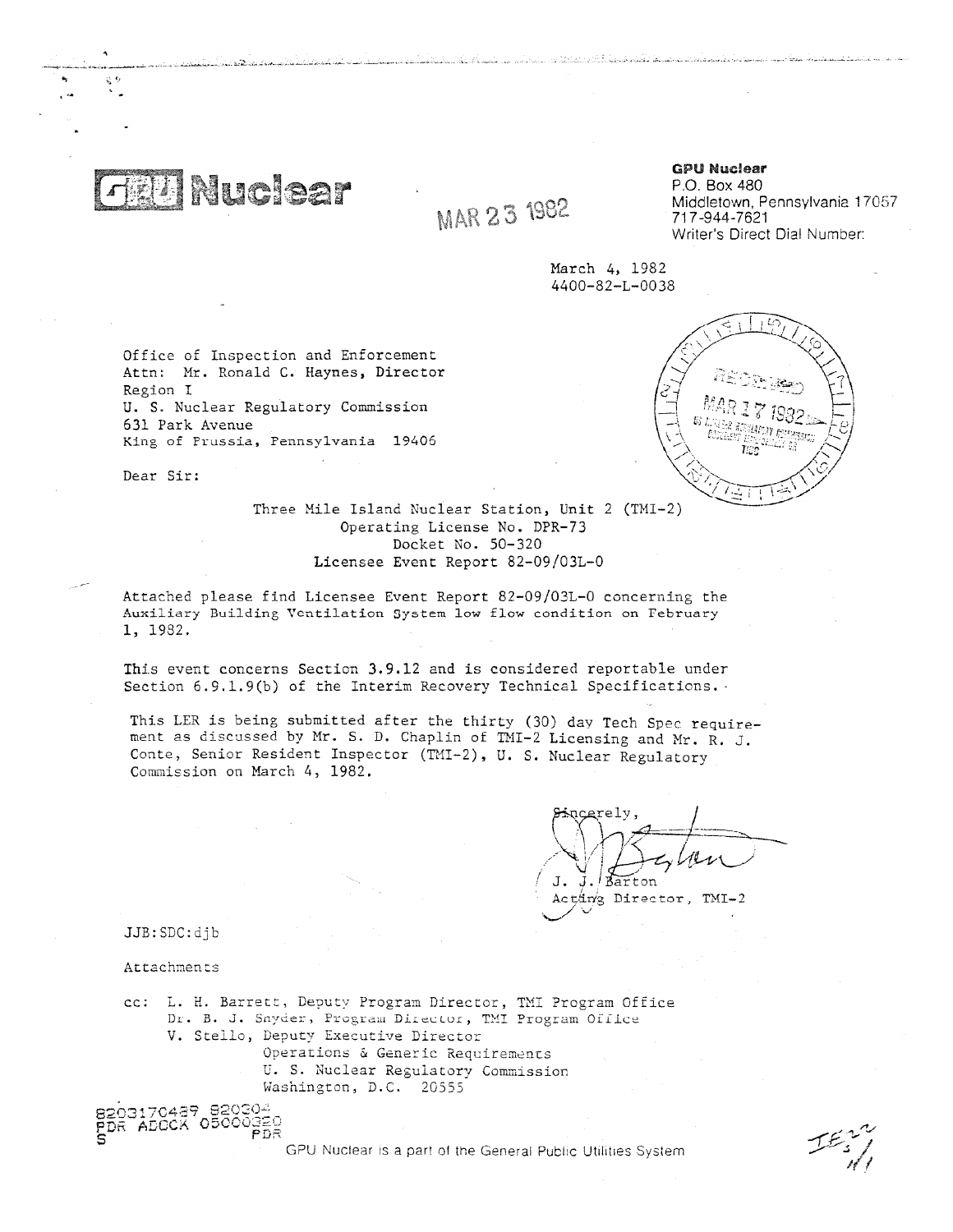| <b>NRC FORM 366</b>                                                     | <b>U.S. NUCLEAR REGULATORY COMMISSION</b>                                                                                                                                                                                                                                                                                                                                               |
|-------------------------------------------------------------------------|-----------------------------------------------------------------------------------------------------------------------------------------------------------------------------------------------------------------------------------------------------------------------------------------------------------------------------------------------------------------------------------------|
| $(7 - 77)$                                                              | Attachment 1<br>LICENSEE EVENT REPORT<br>4400-82-L-0038                                                                                                                                                                                                                                                                                                                                 |
|                                                                         | CONTROL BLOCK:<br>$\mathbf{J}(\mathbf{1})$<br>(PLEASE PRINT OR TYPE ALL REQUIRED INFORMATION)                                                                                                                                                                                                                                                                                           |
|                                                                         | $0 \mid 0 \mid 0 \mid 0 \mid - \mid 0 \mid 0$                                                                                                                                                                                                                                                                                                                                           |
| <b>CON'T</b><br>$\mathbf{1}$<br>0 <sub>1</sub><br>$\sqrt{0}$ $\sqrt{2}$ | $\underbrace{[0 \ 15 \ 10 \ 10 \ 10 \ 13 \ 12 \ 10}_{\text{DOCKET NUMBER}} \underbrace{[0 \ 12 \ 10 \ 11 \ 18 \ 2 \ 10}_{\text{69}} \underbrace{[0 \ 13}_{\text{EVENT DATE}}]$<br>( ၁ )<br>$SouRCE$ $L(6)$<br>EVENT DESCRIPTION AND PROBABLE CONSEQUENCES (10)<br>At 0140 hours on February 1, 1982, the Auxiliary Building Ventilation System was                                      |
|                                                                         | declared inoperable due to low exhaust flowrate. The system was returned to operable                                                                                                                                                                                                                                                                                                    |
| $\boxed{0}$ $\boxed{3}$                                                 | status at 0300 hours on February 1, 1982. This event is considered reportable pursuant                                                                                                                                                                                                                                                                                                  |
| $\overline{a}$<br>$\circ$                                               | to Section 6.9.1.9(b) due to entry into and compliance with the action statement of                                                                                                                                                                                                                                                                                                     |
| $0$ 5                                                                   |                                                                                                                                                                                                                                                                                                                                                                                         |
| $0$ $6$                                                                 | Tech Spec 3.9.12. This event had no effect on the health and safety of the public.                                                                                                                                                                                                                                                                                                      |
| 7<br>$\circ$                                                            |                                                                                                                                                                                                                                                                                                                                                                                         |
| 8<br>ង ម                                                                | 80<br><b>SYSTEM</b><br>CAUSE<br>CAUSE<br>COMP.<br>VALVE                                                                                                                                                                                                                                                                                                                                 |
| 9                                                                       | CODE<br><b>SUBCODE</b><br><b>COMPONENT CODE</b><br>CODE<br><b>SUBCODE</b><br><b>SUBCODE</b><br>(16)<br>18<br>19                                                                                                                                                                                                                                                                         |
|                                                                         | <b>REVISION</b><br><b>OCCURRENCE</b><br>SEQUENTIAL<br><b>REPORT</b><br>EVENT YEAR<br>REPORT NO.<br>CODE<br><b>TYPE</b><br>NO.<br>LER/RO<br>REPORT<br>NUMBER<br>ACTION FUTURE<br>EFFECT<br>SHUTDOWN<br>NPRD-4<br>FORM SUB.<br>PRIME COMP.<br>SUPPLIER<br><b>COMPONENT</b><br>ATTACHMENT<br>SUBMITTED<br>HOURS $(22)$<br>TAKEN ACTION<br>ON PLANT<br><b>METHOD</b><br><b>MANUFACTURER</b> |
|                                                                         | 01010<br>(21<br>(25)<br>(20)<br>18)<br>[24]<br>$^{(23)}$<br>CAUSE DESCRIPTION AND CORRECTIVE ACTIONS (27)                                                                                                                                                                                                                                                                               |
| $\circ$                                                                 | The exhaust flowrate was not readjusted to $> 65,000$ cfm as of 0001 hours on February                                                                                                                                                                                                                                                                                                  |
|                                                                         | $11.1982$ (the previous temporary limit of $63,000\pm10\%$ cfm limit expired at 2400 hours                                                                                                                                                                                                                                                                                              |
| $\overline{2}$                                                          | on January 31, 1982). The exhaust flowrate was increased to be in excess of the                                                                                                                                                                                                                                                                                                         |
| $\overline{3}$<br>$\mathbf{1}$                                          | higher reinstated limits, by adjustment of the exhaust fan vortex dampers, to                                                                                                                                                                                                                                                                                                           |
| 4<br>8                                                                  | restore the ventilation system to an operable status.<br>$\mathbf{g}$<br>5U                                                                                                                                                                                                                                                                                                             |
| 5.<br>a                                                                 | METHOD OF<br>FACILITY<br>STATUS<br>(30)<br>DISCOVERY DESCRIPTION (32)<br>OTHER STATUS<br>% POWER<br><b>DISCOVERY</b><br>Operator observation<br>'29<br>A(31)<br>0<br>0<br>Recovery mode<br>12<br>13<br>44<br>45<br>46<br>60                                                                                                                                                             |
| 6                                                                       | CONTENT<br><b>ACTIVITY</b><br>AMOUNT OF ACTIVITY (35)<br>LOCATION OF RELEASE (36)<br><b>PELEASED OF RELEASE</b><br>33<br>N/A<br>$\rm N/\rm A$<br>134<br>10<br>45<br>11<br>80<br>44                                                                                                                                                                                                      |
| -7                                                                      | PERSONNEL EXPOSURES<br>DESCRIPTION (39)<br><b>NUMBER</b><br>TYPE<br>(၁၁<br>O<br>$\Omega$<br>O<br>N/A<br>13 <sub>1</sub><br>-11<br>80                                                                                                                                                                                                                                                    |
| æ.                                                                      | PERSONNEL INJURIES<br>Descairron(41)<br><b>NUMBER</b><br>$\Omega$<br>0<br>10<br>N/A<br>12<br>11                                                                                                                                                                                                                                                                                         |
| -9.                                                                     | 80<br>LOSS OF OR DAMAGE TO FACILITY (43)<br><b>DESCRIPTION</b><br>TYPE<br>Ζ<br>(42<br>N/A                                                                                                                                                                                                                                                                                               |
|                                                                         | 80<br>8203170496 820304<br>PDR ADOCK 05000320<br>NRC USE ONLY<br>FDR<br>N/A                                                                                                                                                                                                                                                                                                             |
|                                                                         | 10<br>9<br>68<br>-69<br>$80 - 5$<br>$\circ$<br>Steven D. Chaplin<br>PHONE: (717) 948-8461<br>NAME OF PREPARER<br>a.                                                                                                                                                                                                                                                                     |

 $\sim$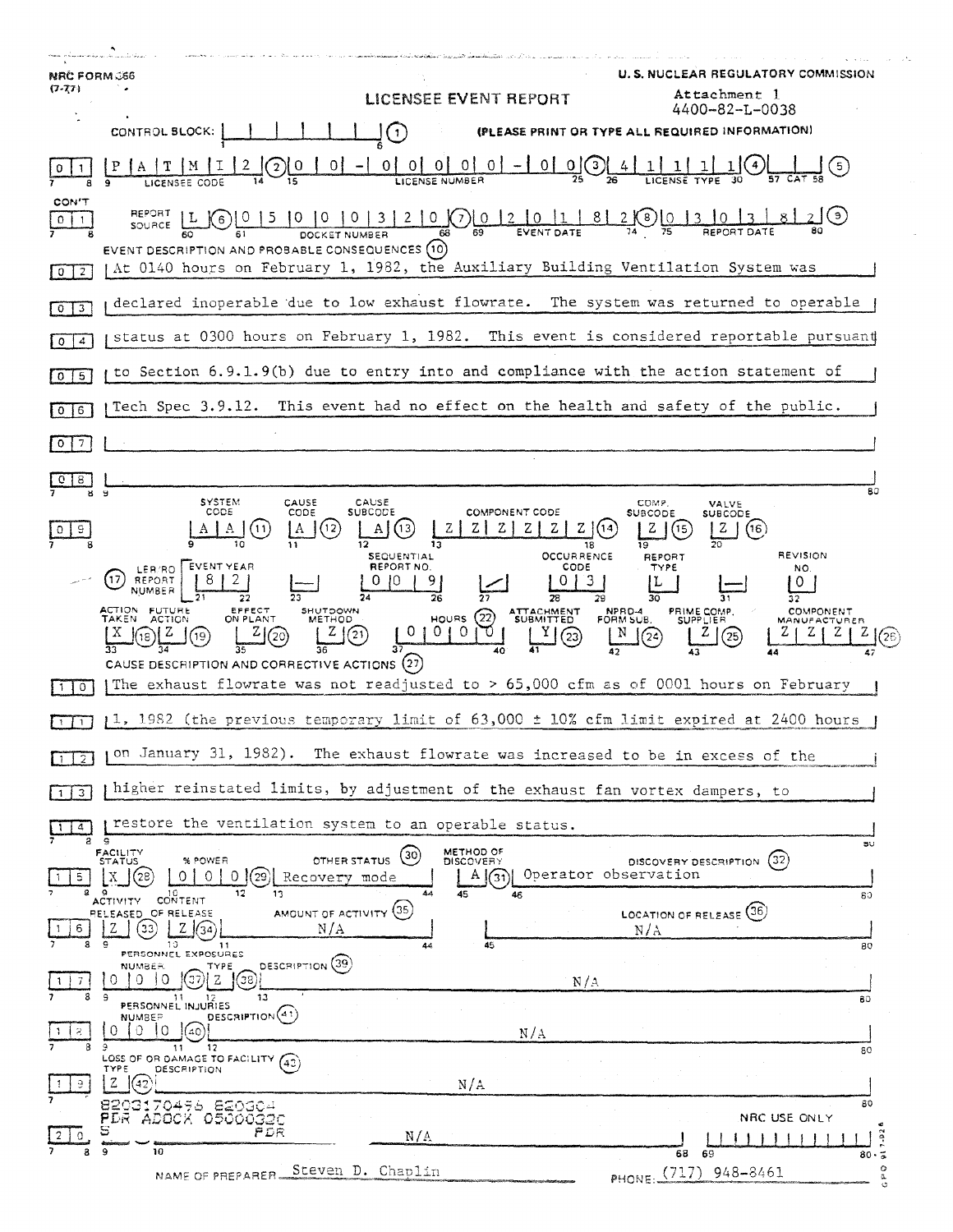Attachment 2 4400-82-L-0038 Page 1 of 2

# LICENSEE EVENT REPORT NARRATTVE REPORT THI-II LER 82-09/03L-0 EVENT DATE - February 1, 1982

أيبيها والربابات بالأربعة يعدها مقفا فارتجازت معاجلات للحا

## I. EXPLANATION OF OCCURRENCE

ξÜ.

At 0140 hours on February 1, 1982, the Auxiliary Building Ventilation System was declared inoperable due to low exhaust flowrate. Prior to February 1, 1982 there had been a temporary NRC approved surveillance requirement change which had allowed for an Auxiliary Building Ventilation exhaust flowrate of  $63,000 \pm 10\%$  cfm. This temporary requirement was effective October 15, 1981 through January 31, 1982. As of 0001 hours on February 1, 1982 the Auxiliary Building exhaust flowrate requirement returned to > 65,000 cfm.

However, the existingexhaust flowratc, although acceptable per the temporary surveillance requirements, was below the reinstated requirement of > 65,000 cfm (60,750 cfm). The ventilation system exhaust flowrate was increased to within the currently required limits, thereby restoring the system to operable status at 0300 hours on February 1, 1982.

This event is considered reportable under Section 6.9.1.9(b) due to entry into and compliance with the action statement of Tech Spec 3.9.12.

# II. CAUSE OF THE OCCURRENCE

The flowrate was not adjusted to be greater than the 65,000 cfm flowrate limit as of 0001 hours on February 1, 1982.

## III. CIRCUMSTANCES SURROUNDING THE OCCURRENCE

At the time of the occurrence, the Unit 2 facility was in a long-term cold shutdown state. The reactor decay heat was being removed via CAUSE OF THE OCCURRENCE<br>The flowrate was not adjusted to be greater than the 65,000 cfm fl<br>1imit as of 0001 hours on February 1, 1982.<br>CIRCUMSTANCES SURROUNDING THE OCCURRENCE<br>At the time of the occurrence, the Unit 2 faci loss to ambient. Throughout the event there was no effect on the Reactor Coolant System or the core.

#### IV. CORRECTIVE ACTIONS TAKEN OR TO BE TAKEN

#### IMMEDIATE

Upon realization of the flow condition, the exhaust fan vortex dampers were adjusted to increase the exhaust flowrate to  $> 65,000$  cfm.

#### LONG TERR

No other action is appropriate.